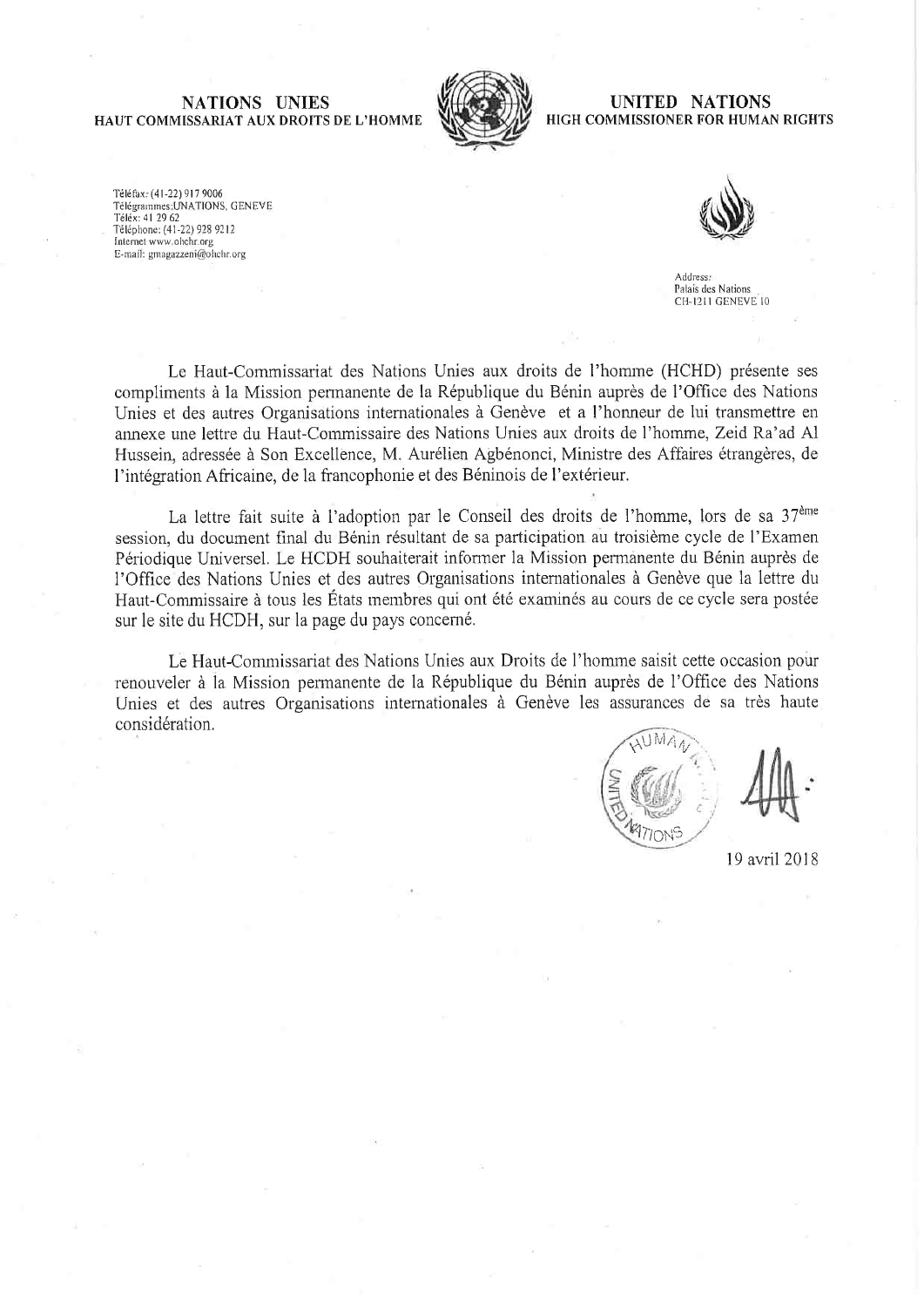$\label{eq:2.1} \begin{array}{ccccc} & & & & & 1 & & & \\ & & \ddots & & & & \\ & & & \ddots & & & \\ & & & & 2 & & \\ & & & & & 3 \end{array}$  $\label{eq:3.1} \begin{array}{cccccccccc} \mathbf{g} & & & & & \mathbf{0} & & & \\ & \mathbf{g} & & & & & \mathbf{0} & & \\ & \mathbf{g} & & & & & \mathbf{0} & & \\ & \mathbf{g} & & & & & \mathbf{0} & & \\ & \mathbf{g} & & & & & \mathbf{0} & & \\ & \mathbf{g} & & & & & \mathbf{0} & & \\ & \mathbf{g} & & & & & \mathbf{0} & & \\ & \mathbf{g} & & & & & \mathbf{0} & & \\ & \mathbf{g} & & & & & \mathbf{0} & & \\ & \mathbf{g} & & & & & \$  $\pi^0 = -\pi_{\rm eff}$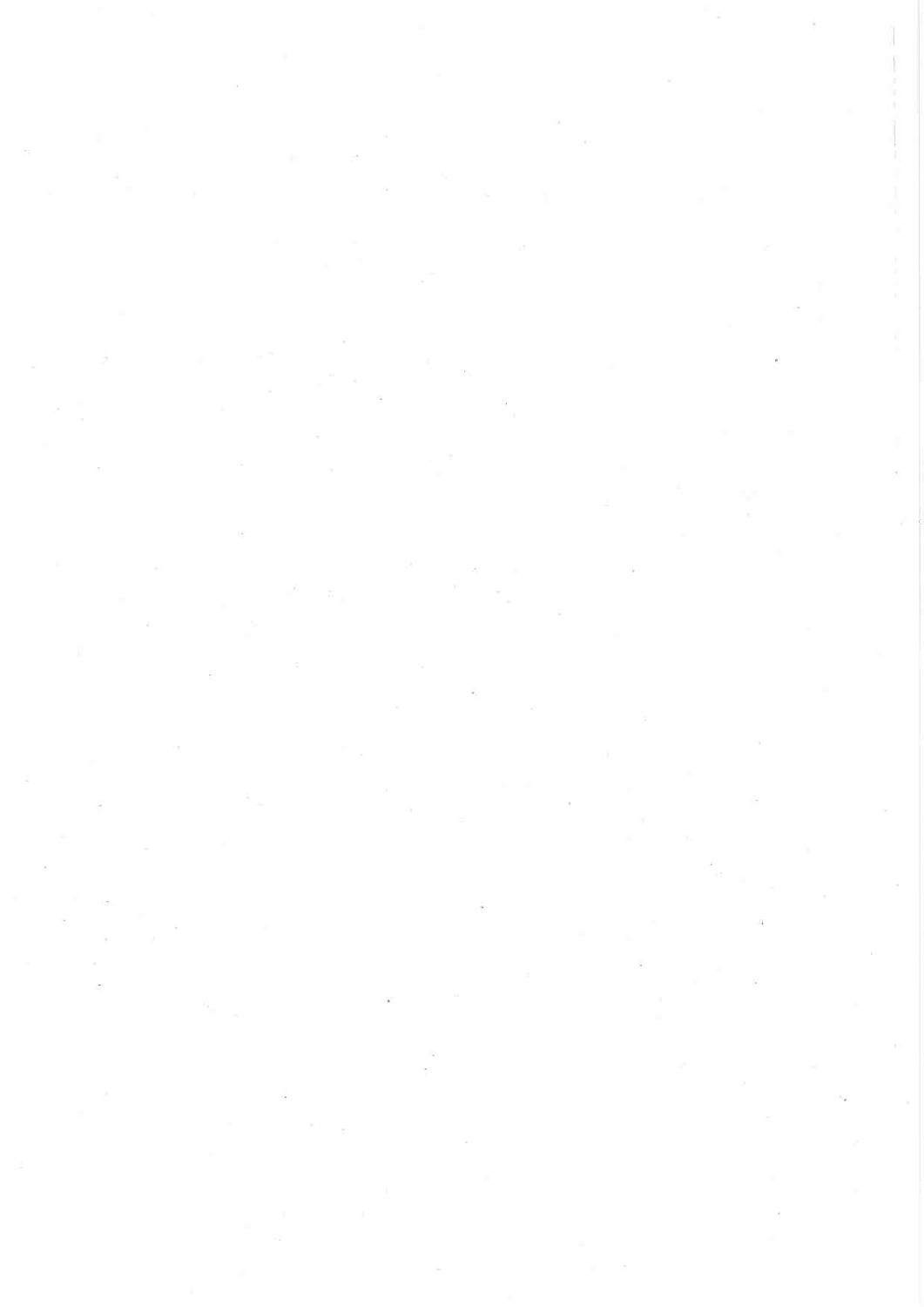



**HUMAN RIGHTS** OFFICE OF THE HIGH COMMISSIONER

HAUT-COMMISSARIAT AUX DROITS DE L'HOMME · OFFICE OF THE HIGH COMMISSIONER FOR HUMAN RIGHTS PALAIS DES NATIONS · 1211 GENEVA 10, SWITZERLAND www.ohchr.org · TEL: +41 22 917 9000 · FAX: +41 22 917 9008 · E-MAIL: registry@ohchr.org

13 April 2018

#### Excellency,

I have been following the third cycle of the Universal Periodic Review (UPR) of Benin and welcome your constructive engagement and that of your Government during the 28<sup>th</sup> session of the UPR Working Group in November 2017.

As the final outcome report on the review of Benin was recently adopted by the Human Rights Council at its  $37^{\text{th}}$  session, I am writing to follow up on a number of areas raised in two reports that my Office prepared for the review of Benin - the compilation of UN information and the summary of stakeholders' submissions - which I consider in need of particular attention over the next four and a half years until the next cycle of the UPR. In identifying these areas, I have also considered the recommendations made by 82 countries, Benin's presentation and responses, and the action taken by Benin to implement the 123 recommendations it accepted during the second cycle of the UPR. The areas cover a range of issues and are set out in the annex to this letter.

I welcome a series of positive measures taken by your Government since Benin's previous UPR with a view to strengthening human rights in the country, in particular the Plan of Action against Racism, Racial Discrimination, Xenophobia and Related Intolerance, adopted in 2014, the establishment of the National Anti-Corruption Authority in 2013, the adoption of the Children's Code in 2015, as well as other legislative and institutional measures aimed at strengthening the protection of children, the ruling of the Supreme Court of 2016, declaring that "no one can now be sentenced to capital punishment" and Decree No. 2018-043, of 15 February 2018, aimed at commuting the death sentence of 14 persons for sentences to life imprisonment.

I further welcome the National Implementation Plan for UPR recommendations, developed with the technical and financial assistance of my Office and UNDP, and recommend strengthening the plan by integrating the areas contained in the annex in order to achieve concrete results and to facilitate Benin's preparations for the fourth cycle of the UPR. Such efforts should involve consultations with all stakeholders, in particular civil society organizations, and where necessary, the support of international organizations, as well as continued cooperation with the Office of the United Nations High Commissioner for Human Rights (OHCHR) and other United Nations entities under the leadership of the UN Resident Coordinator.

 $\Lambda$ .

H.E. Mr. Aurélien Agbenonci, Minister for Foreign Affairs and International Cooperation Benin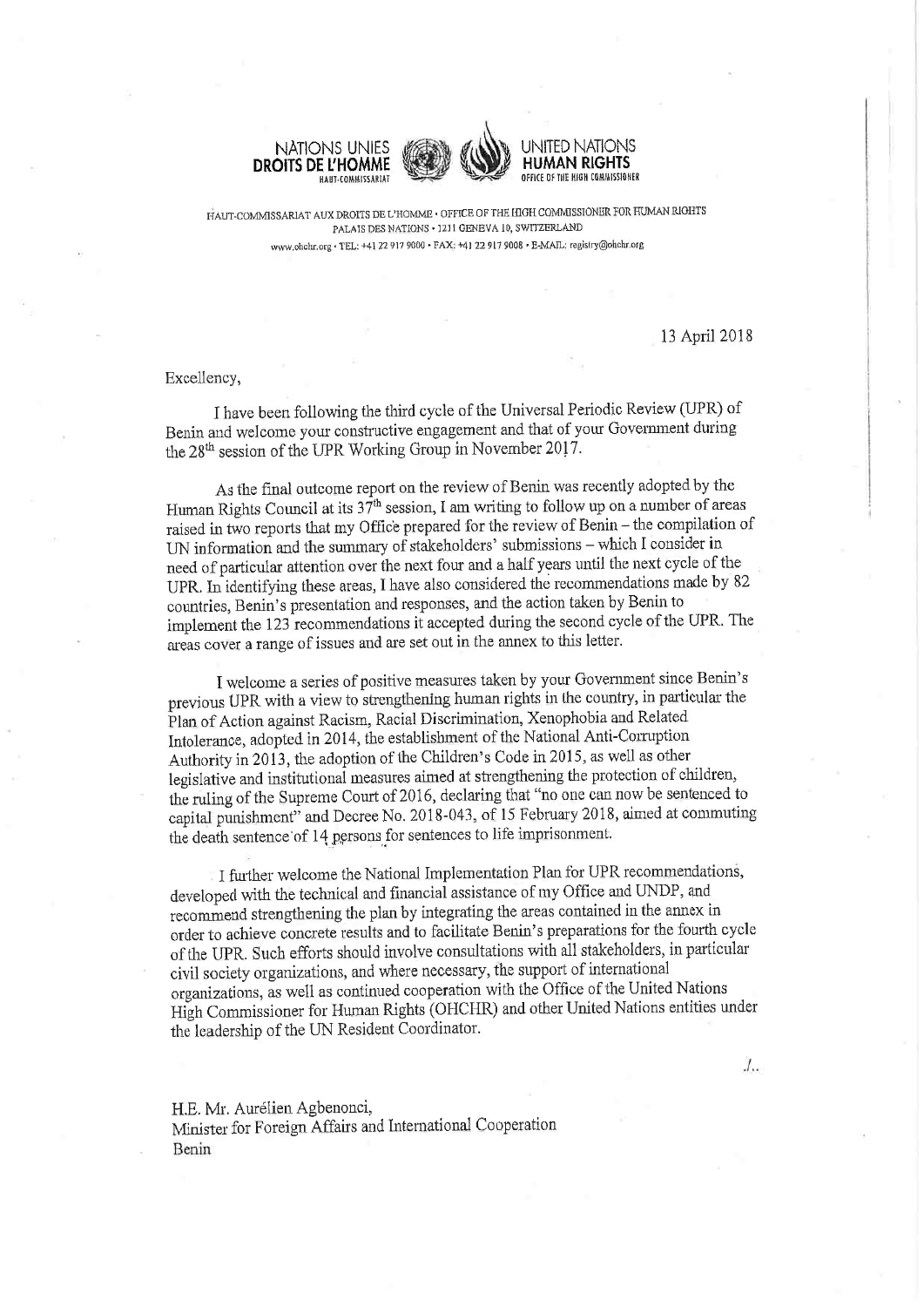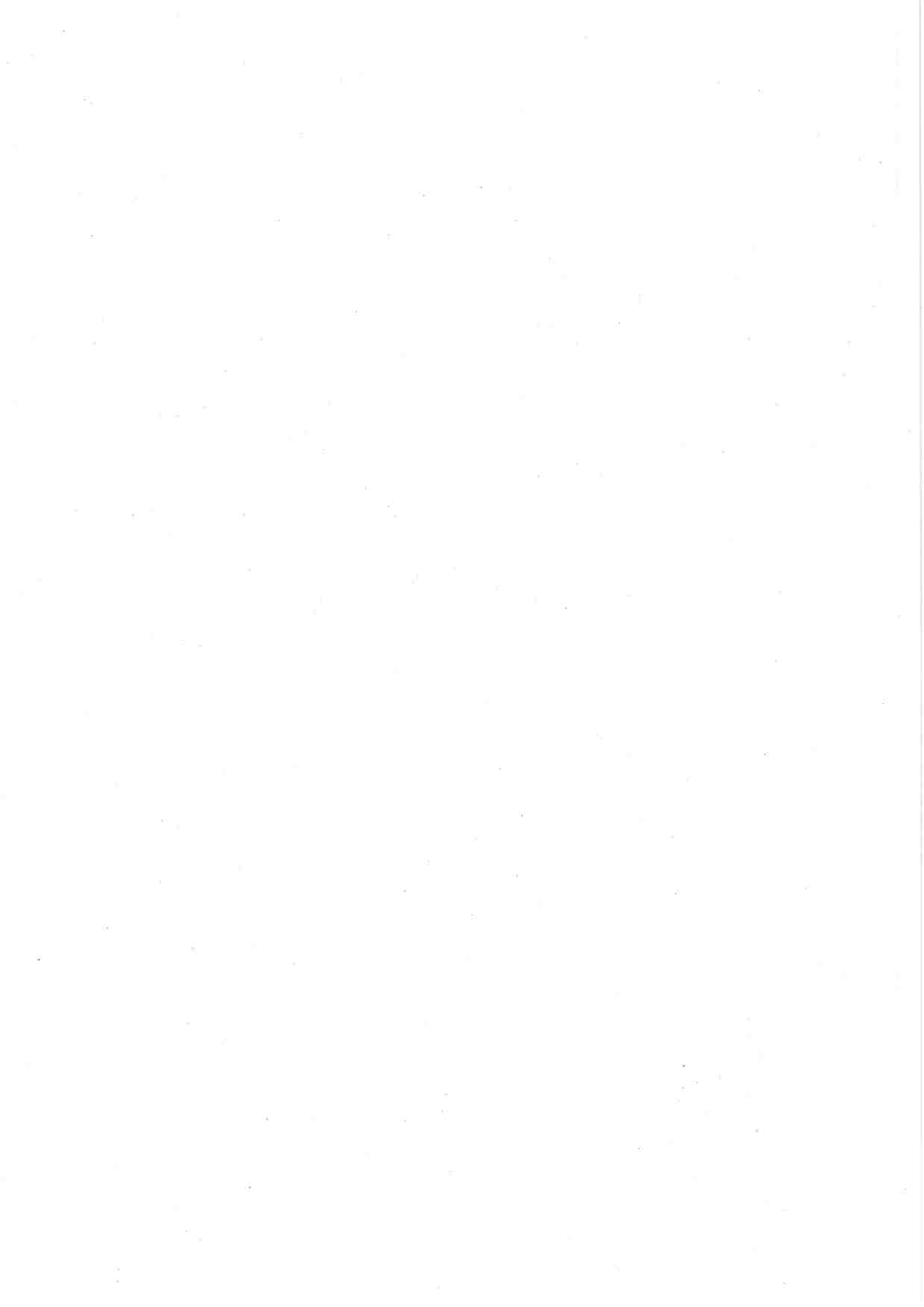UNITED NATIONS<br>HUMAN RIGHTS

I encourage efforts towards strengthening the national mechanism for comprehensive reporting and follow-up in relation to international and regional human rights mechanisms and treaty obligations. I strongly recommend to Benin the use of the practical guide that my Office released in 2016 on this topic and wbich is available at: http://www.ohchr.org/Documents/Publications/HR PUB 161 NMRF PracticalGuide.p df'

Please be advised that I will be sharing my advice with all Member States as they go through the third cycle with a view to assisting them to begin implementing the UPR recommendations early on, following the review. An important measure that can contribute positively to follow up action is voluntary mid-term reporting. I strongly encourage all Member States to submit a voluntary mid-term repotl two years after the adoption of the outcome report. I note that Benin submitted a mid-term report regarding the implementation of the recommendations made during the first cycle, however not during the second cycle, I encourage it to submit such a report forthe third cycle, by 2020,

As the Secretary-General states in his 2017 report on the work of the Organization (A/72/1, paragraph 98): "The Human Rights Council's universal periodic review process is now entering a new cycle, with every Member State scheduled for a third round of scrutiny. We will work to strengthen the relevance, precision and impact of the Council's recommendations, including by providing better support to Member States in implementation, stronger collaboration with United Nations country teams and the establishment of national mechanisms for human rights reporting and follow-up to link the universal periodic review to the implementation of the Sustainable Development Goals".

I look forwatd to discussing with you ways in whichmy Office may assist Benin to talce action inthe areas I have identified.

Please accept, Excellency, the assurances of my highest consideration.

 $2$ stolland

Zeid Ra'ad Al Hussein High Commissioner for Human Rights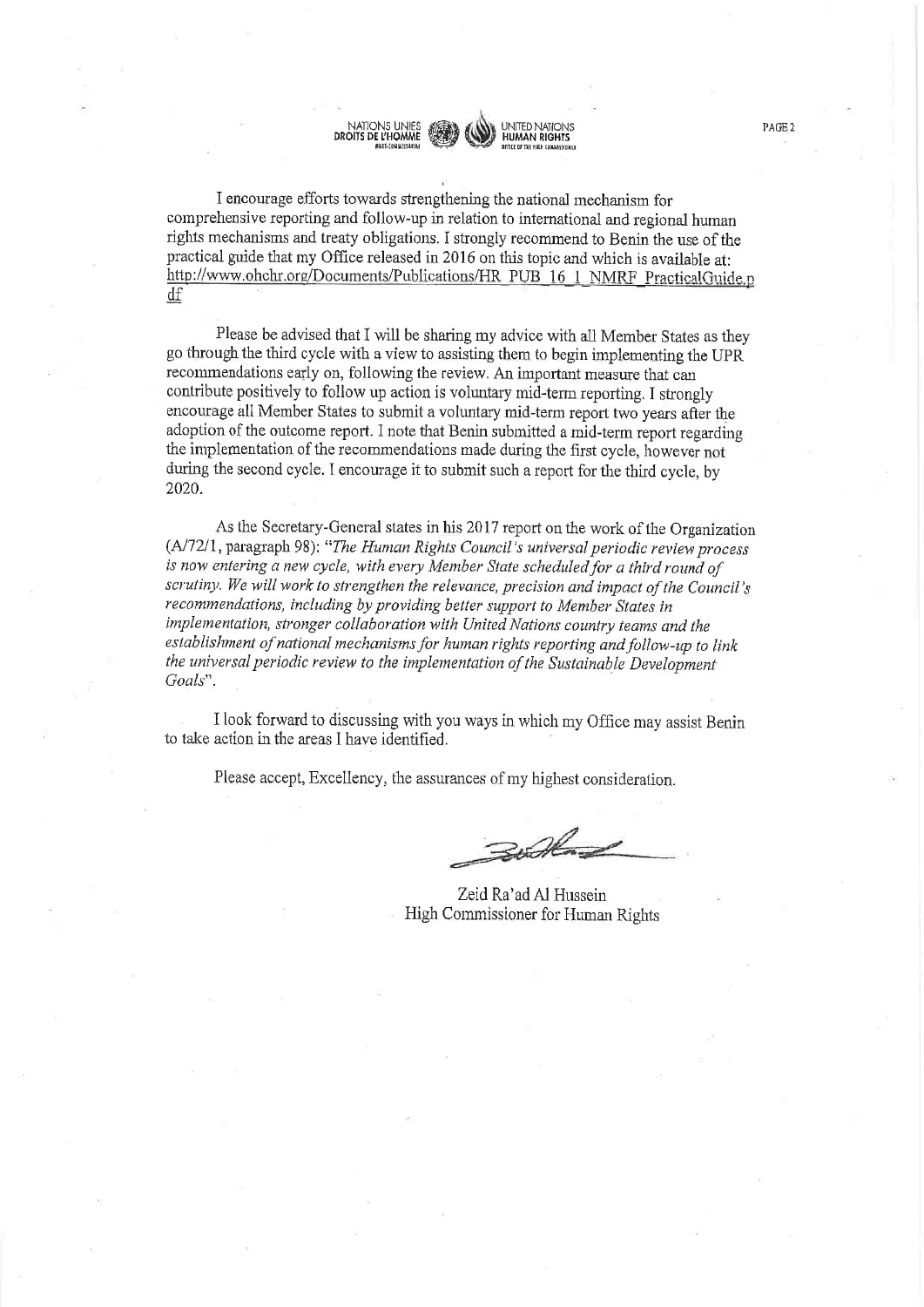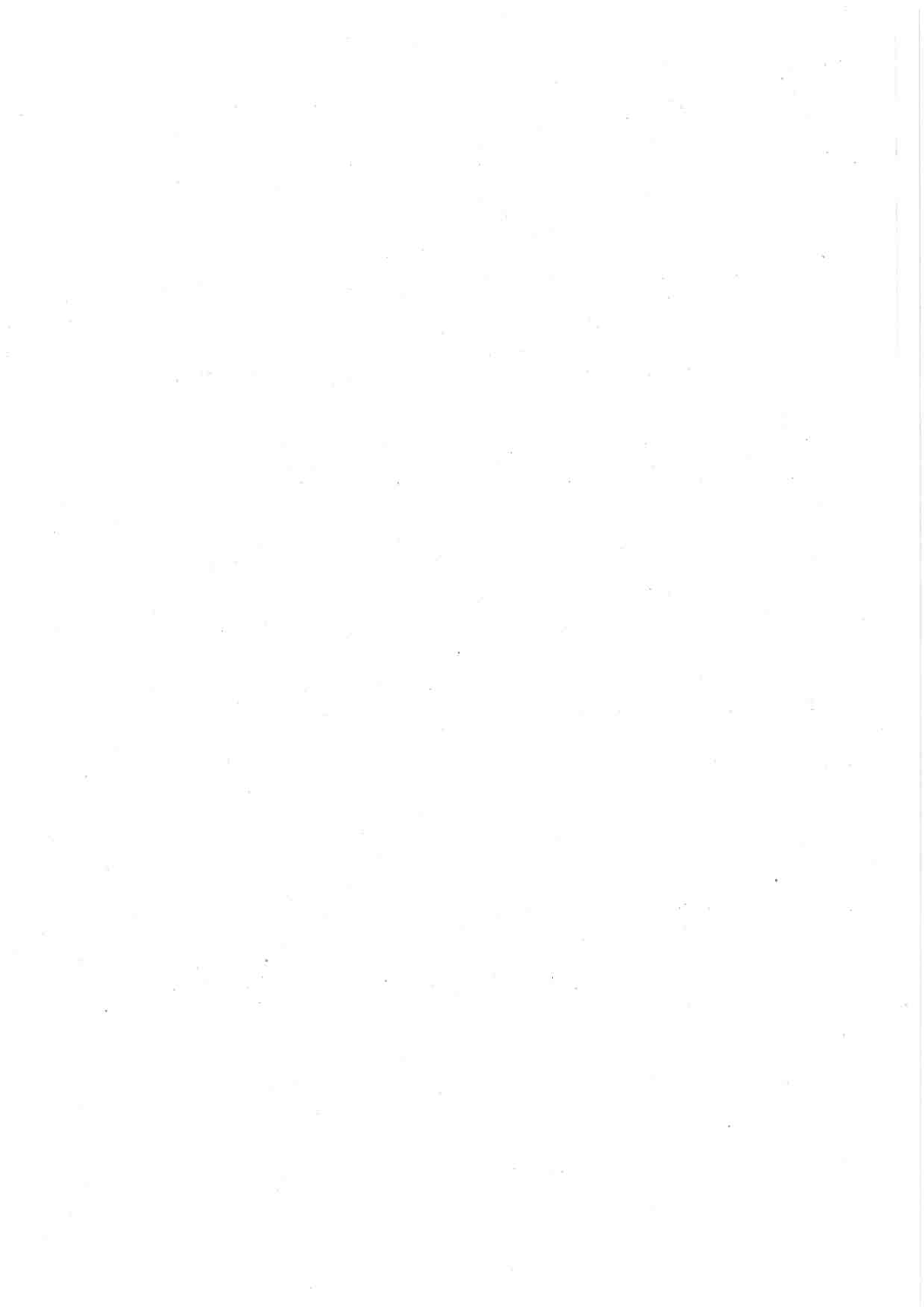

#### Annex

# Scope of international obligations and cooperation with international human rights mechanisms and bodies

Continuing to strengthen its normative framework by ratifying the International Convention on the Protection of the Rights of all Migrant Workers and Members of Their Families; the Optional Protocol to the Committee on the Rights of the Child on a communications procedure, the Optional Protocol to the International Covenant on Economic, Social and Cultural Rights, and the Optional Protocol to the Convention on the Elimination of All Forms of Discrimination against Women (OP-CEDAW),;

# National human rights framework

- Appointing the members of the National Human Rights Commission as soon as possible, and guaranteeing the Commission's independence by ensuring its financial autonomy and adequate resources to enable it to fulfil its mandate in accordance with the Paris Principles;
- Adopting legislation on gender equality and women's participation in political life, and establishing a national monitoring mechanism for women's rights;
- Speeding up the adoption of the new Criminal Code, and the law on trafficking in persons, and continuing its efforts to harmonize domestic legislation with international human rights law.

Implementation of international human rights obligations, taking into account applicable international humanitarian law

#### **Cross-cutting issues** A.

Equality and non-discrimination

Withdrawing the discriminatory provisions against women from domestic  $\bullet$ legislation. In particular, amend Act No. 65-17 (1965) on nationality, with a view to granting women equal rights with men regarding the retention or loss of their nationality.

# Development, the environment, and business and human rights

Strengthening the social responsibility of the private sector by developing public/private partnerships, in particular with the tourism and travel sector, Internet access providers, telecommunications companies, transport-sector unions and the media; and encouraging all hotels, tour operators and transporters to sign the Code of Conduct in order to combat child sex tourism.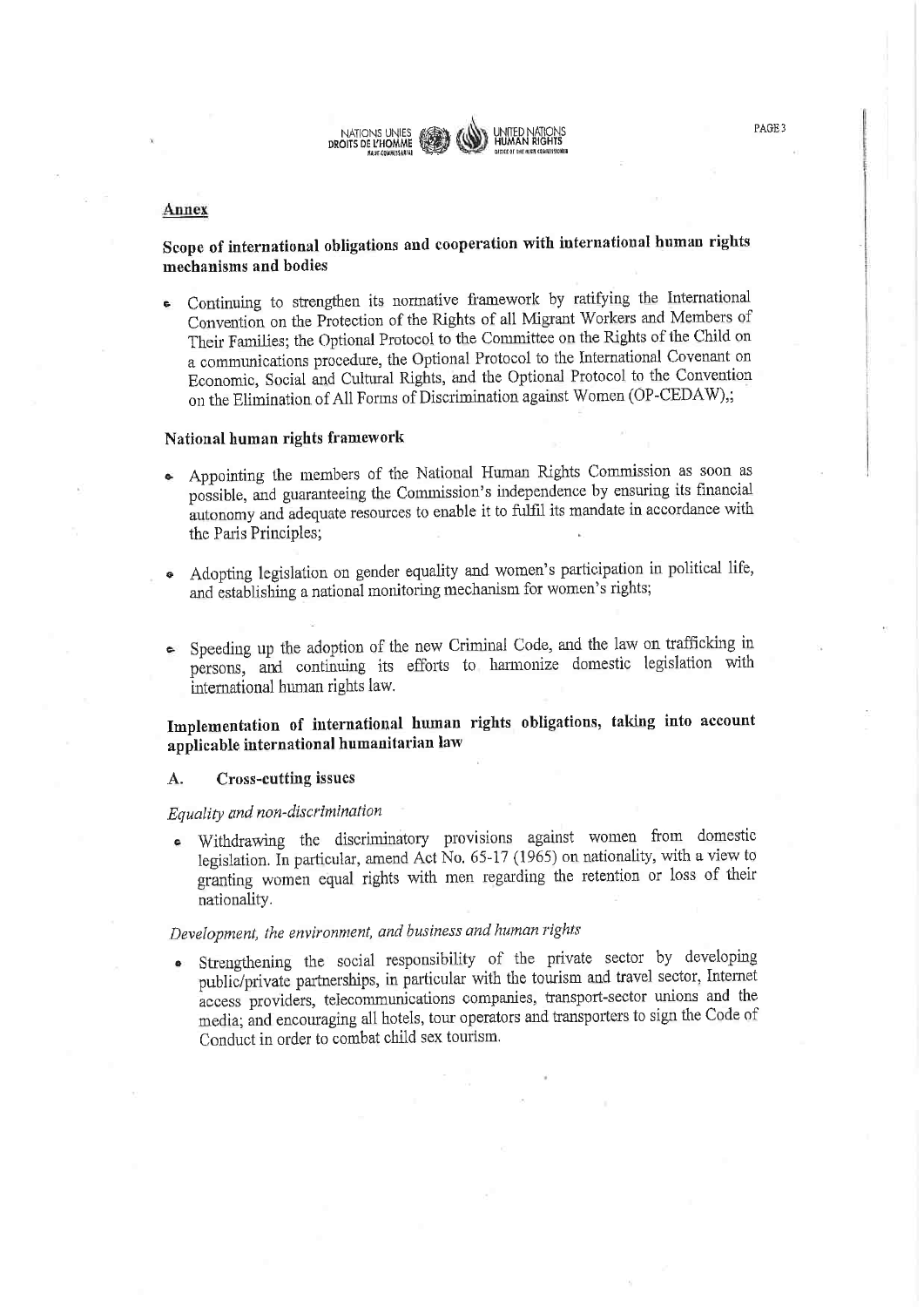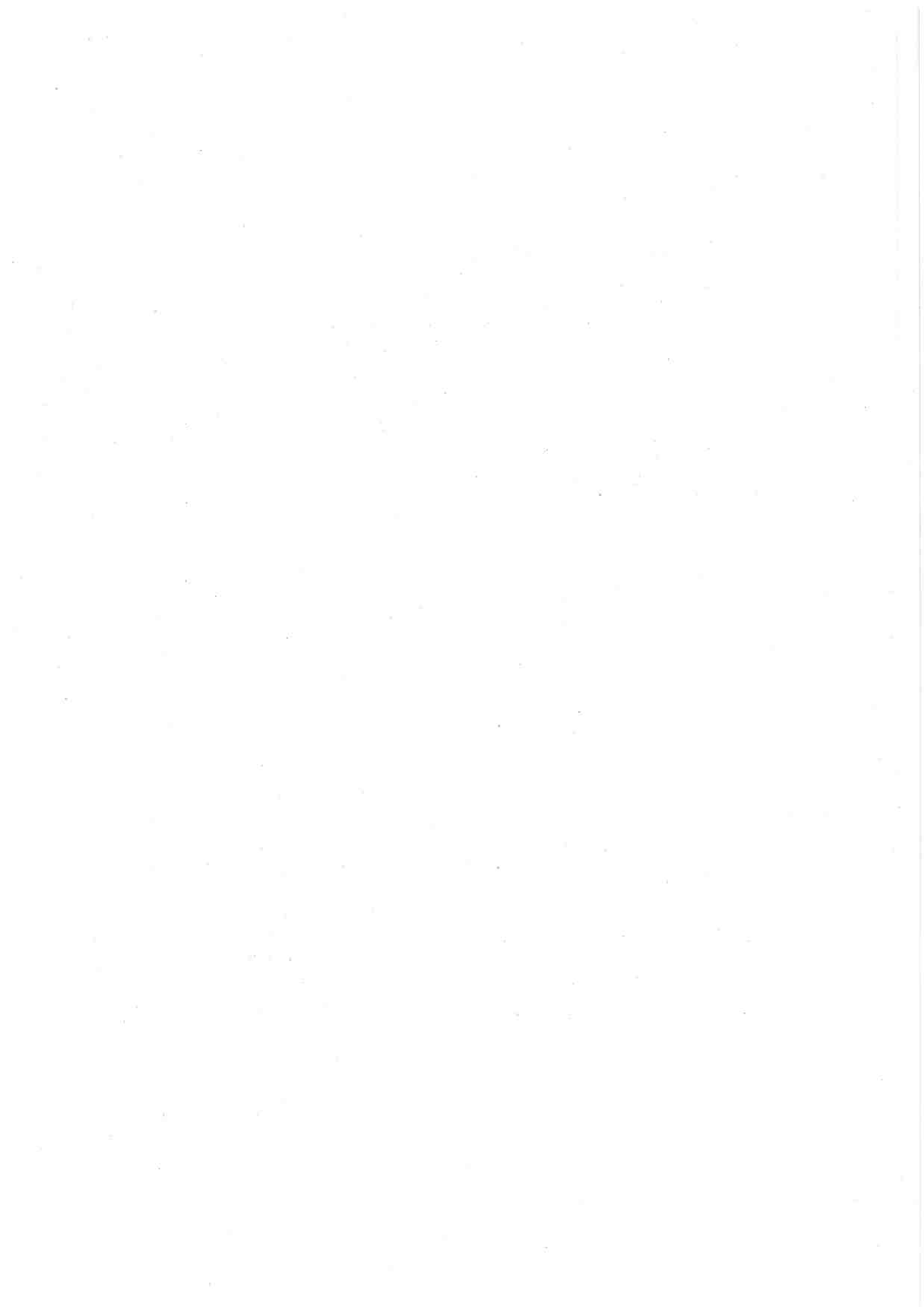# NATIONS UNIES<br>DROITS DE L'HOMME

#### B. Civil and political rights

#### Right to life, liberty and security of person

- Considering to abolish in law the death penalty, in line with Benin's commitments under the Optional Protocol to the International Covenant on Civil and Political Rights, ratified by Benin. In particular, ensuring conformity of the new Criminal Code with the Optional Protocol to the Covenant, and meanwhile commuting all death sentences to piison sentences;
- Cconducting investigations in order to identify and prosecute the perpetrators of extrajudicial killings, impose appropriate penalties, and running campaigns to raise awareness of the illegal nature of summary mob justice, and of the criminal responsibility of the perpetrators;
- Expressly defining and criminalize torture into the new Criminal Code; in line with the Convention against Torture; establishing a national observatory for the prevention of torture in addition to an independent mechanism 'for the systematic consideration of related complaints, and conduct investigations into all related allegations;
- Strengthening efforts to improve the precarious prison conditions, including by: a) reducing prison overcrowding -to this end, it would be positive to continue implementing the prison construction projects and applying alternatives to pre-trial detention; b) improving hygiene conditions and access to food and health care; c) regularly monitoring conditions of detention and d) ensuring that prisoners are separated according to their category, age and sex.

# Administration of justice, including impunity and the rule of law

\* Consider reforming the judiciary in order to guarantee its independence, , making sure that the executive branch did not influence its activity or interfere in the appointment, promotion or dismissal of judges, and ensure implementation of the National Development Plan in the Area of Justice.

#### Fundamental freedoms and the right to participate in public and political life

- Decriminalizing defamation and placing it within a civil code that is in accordance with international standards;
- revising article 143 of the Constitution, which allows the Head of State to appoint the High Authority for Audio-visual Media and Communication, and guarantee the independence and impartiality of that institution;
- Ensure conformity of the Information and Communication Code with international law, and in particular with the International Covenant on Civil and Political Rights.

#### Prohibition of all forms of slavery

Adopting a national action plan to end child sexual exploitation, including an adequate monitoring and evaluation of the plan, and establishing an inter-agency working group on child sexual exploitation and the implementation of the Optional Protocol on the sale of children, child prostitution and child pomography;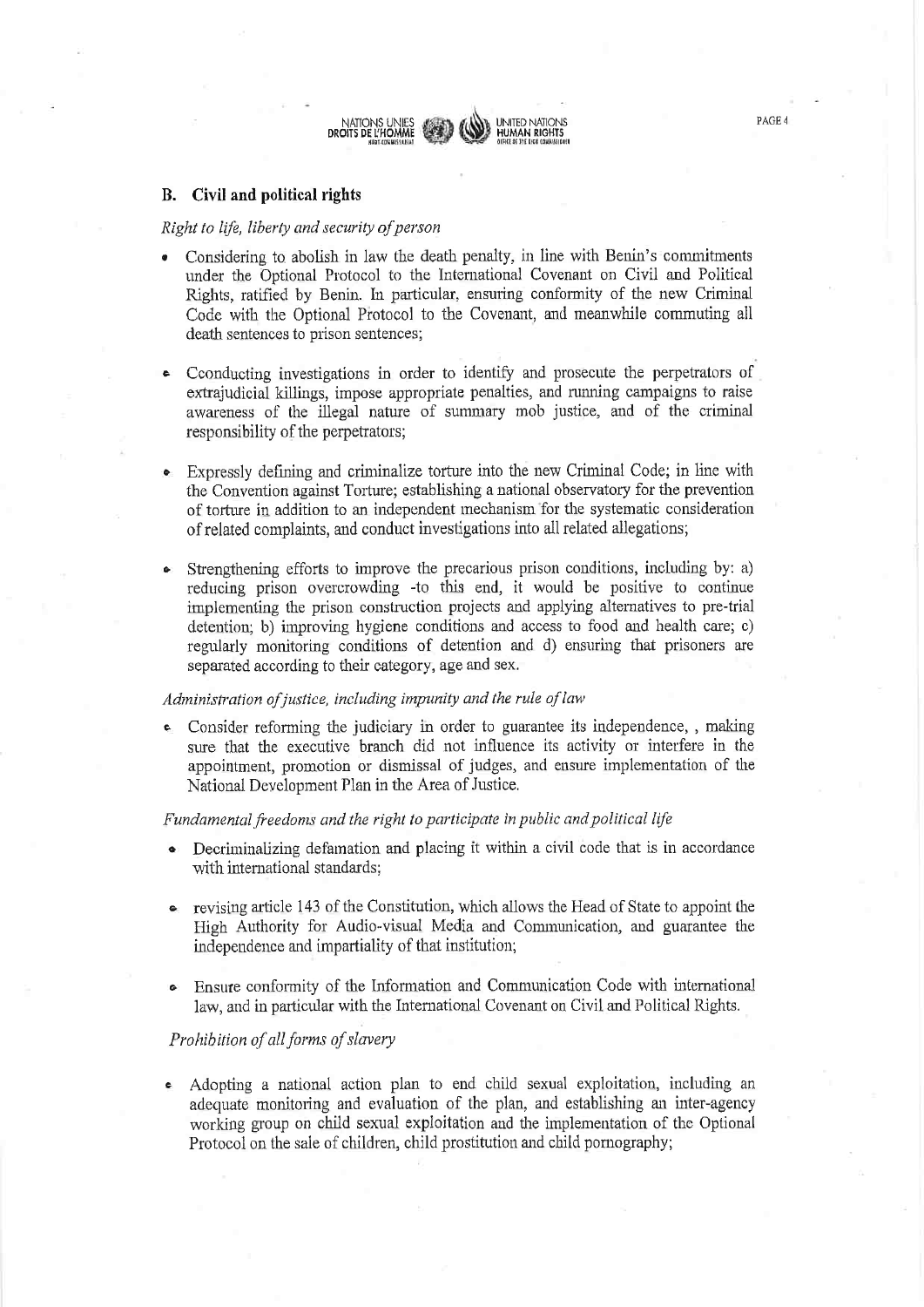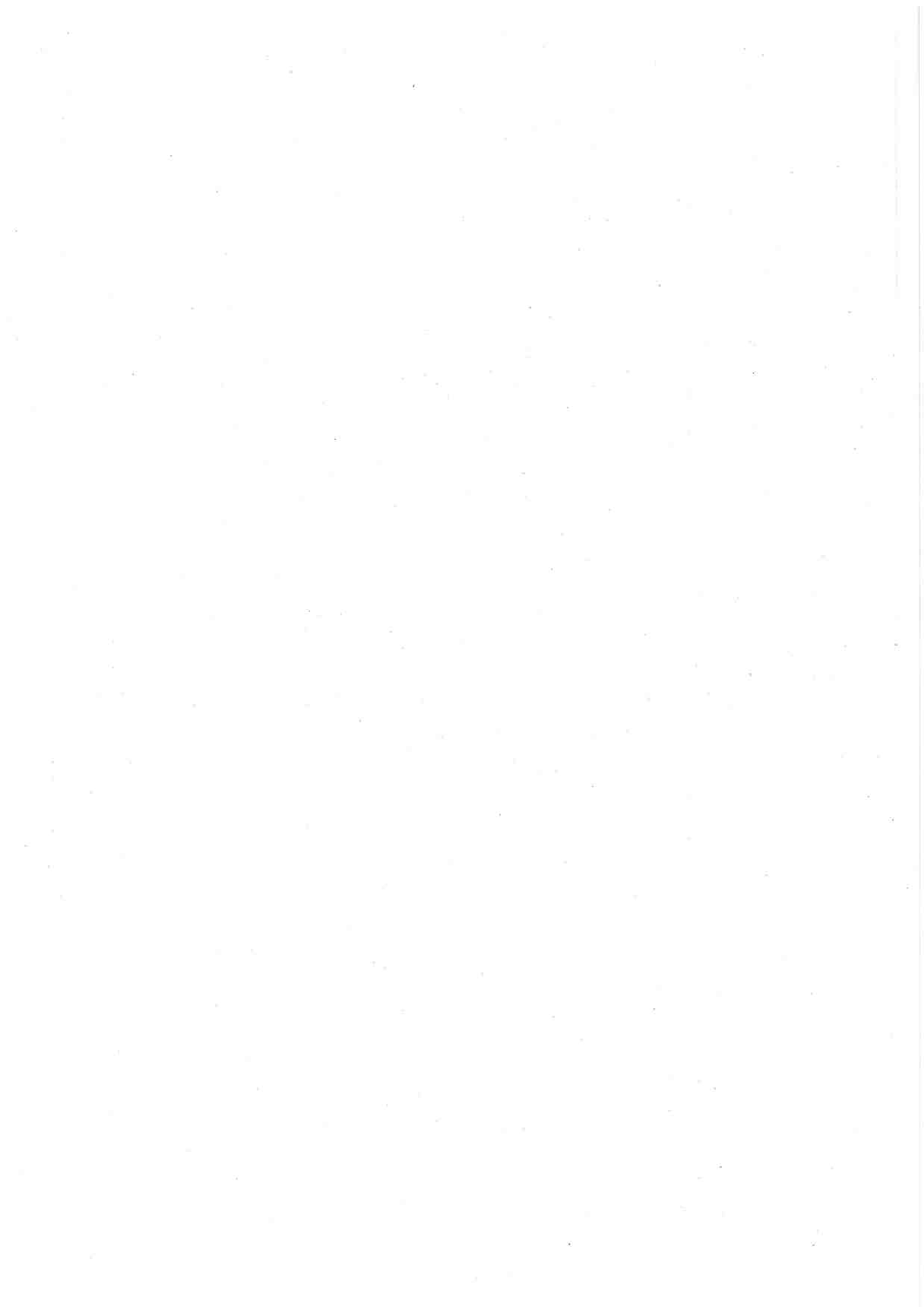Taking urgent measures to protect children victims of forced labour under the practice of vidomégon, in particular girls vidomégon -who are also often victims of prostitution, and integrating vidomégon children them into the educational system.

UNITED NATIONS<br>HUMAN RIGHTS

# C. Economic, social and cultural rights

Right to work and to just and favourable conditions of work

NATIONS UNIES<br>DROITS DE L'HOMME

- Effective implementing the National Policy for Employment (2011-2015), including by ensuring a human rights based approach, and by creating a database to track related progress;
- Intensify technical and vocational training for women in traditionally male-dominated fields.

# Right to an adequate standard of living

Adopting integrated local development plans to improve the living conditions and standards of vulnerable populations and provide vulnerable families with equitable access to social and protection services.

#### Right to health

- Making the universal health insurance scheme operational and increase its coverage to vulnerable groups of the population;
- Adopting a comprehensive sexual and reproductive health policy for adolescents and  $\bullet$ ensuring that sexual and reproductive health education is part of the mandatory school curriculum and is targeted at adolescent both girls and boys, with special attention to preventing early pregnancy and sexually transmitted infections.

#### Right to education

- Ensuring implementation of the Education Sector Plan for the period 2017-2025, drawing up objectives for improving the quality of education and providing everyone with learning opportunities, without discrimination or exclusion;
- Make efforts to guarantee the provision of education free of charge, including by ensure that school fees are abolished completely and removing any obstacle to education for disadvantaged children.

# D. Rights of specific persons or groups

#### Women

- Make additional efforts to implement in practice the legislative measures already taken to eliminate harmful practices, in particular the practice of female genital mutilation. To this end: a) systematically training judges and law enforcement officers; b) establishing mechanisms to facilitate victim identification; and c) ensuring effective regional and bilateral cooperation with neighbouring countries to ensure the prosecution and punishment of all acts of female genital mutilation;
- Strengthening initiatives aimed at encouraging the sustainable economic empowerment of women, in particular in rural areas, including through training on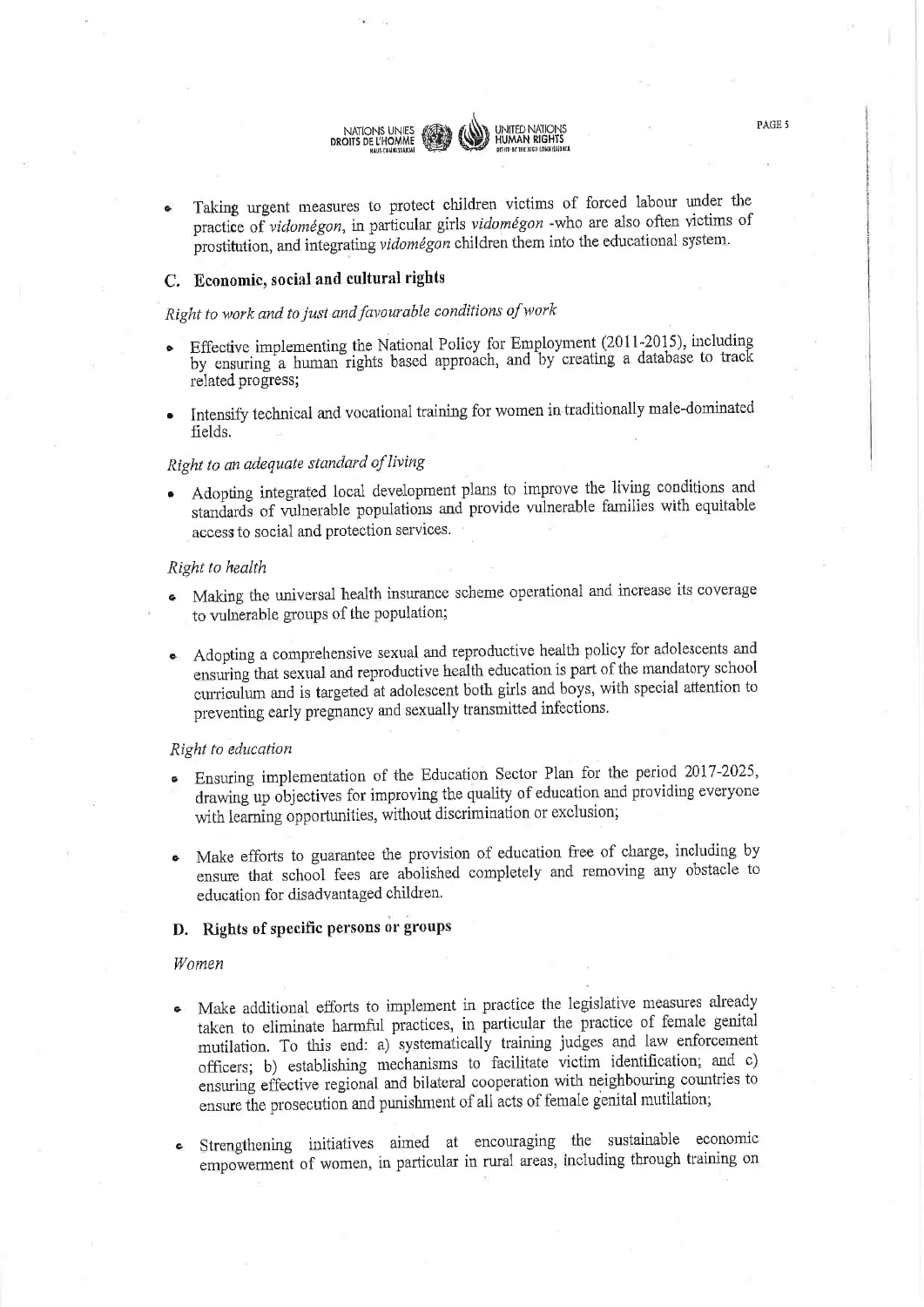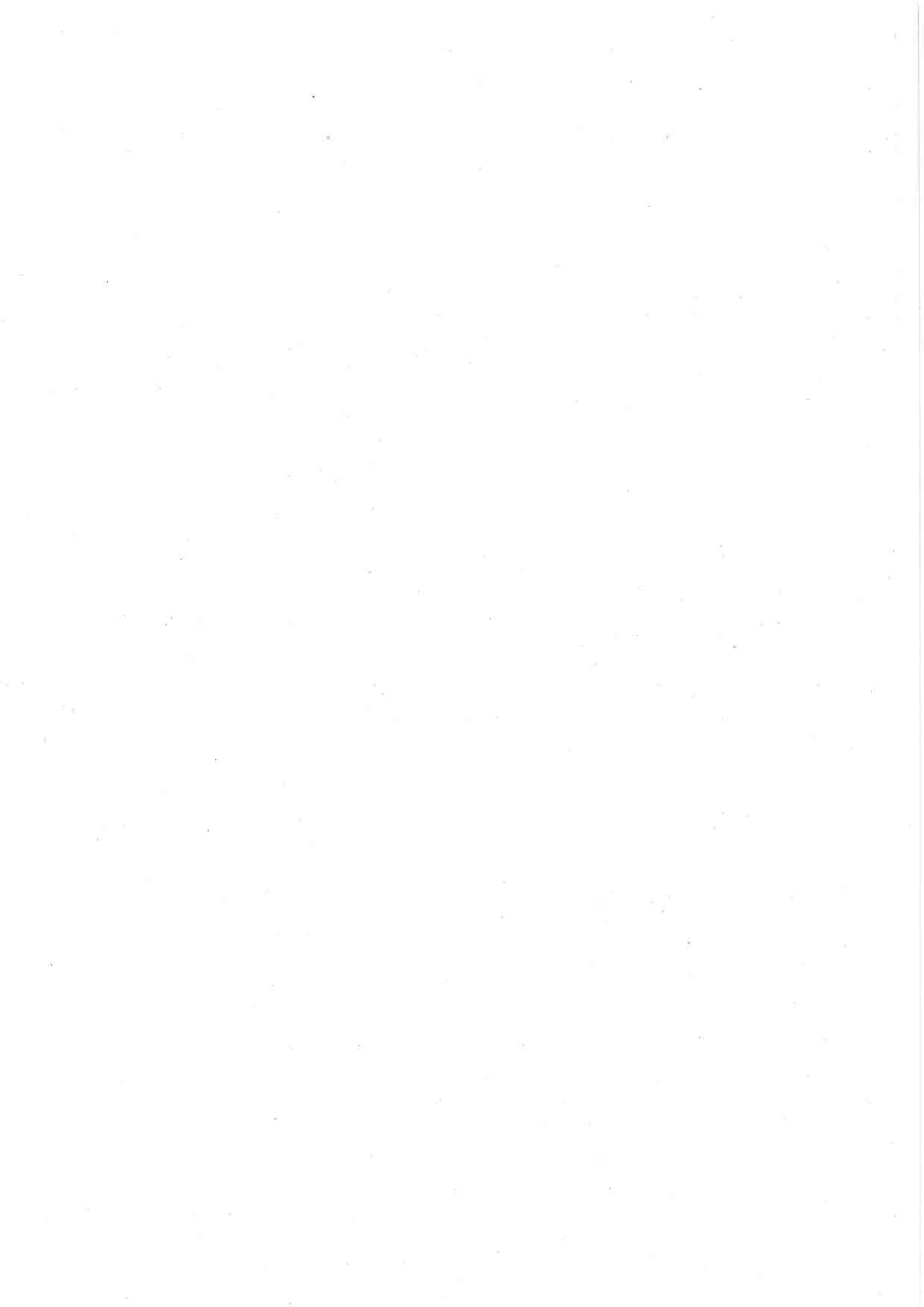microenterprise development and management, and periodically monitor the impact of those initiatives;

• Adopting special temporary measures to increase women's participation in all aspects of public and political life, and expeditiously adopting the draft law establishing quotas for women in elected positions.

#### Children

- \* Adopting a cross-cutting approach centred on children's rights and which aims to put in place an overarching strategic framework for comprehensive child protection;
- Raising awareness among parents and religious leaders of the negative consequences of child marriage; informing children about the promotion and protection of their rights; and tackling the root causes of the problem by effectively implementing the action plan and national policy on the advancement of children;
- Establishing effective mechanisms, including community-based mechanisms, to protect children from abuses and economic exploitation, in particular, the vidomegons, talibé children and those living in the street, and those who are retained in voodoo convents because of family traditions and beliefs. In particular, investigating and prosecuting perpetrators and removing children from environments where such practices take place; and considering to raise the minimum age for admission to employment or work to 15 years.

# Persons with disabilities

- \* Adopting the law on the rights of persons with disabilities which had been before the National Assembly since 2016;
- Increasing efforts to develop inclusive education; ensuring that children with disabilities have access to health care and combating the stigmatization of and prejudice against children with disabilities.

#### Stateless persons

Continue implementing the regulatory framework regarding birth registration, by removing practical and bureaucratic obstacles to registration of births and issuance of birth certificates; considering establishing a monitoring mechanism to ensure the enforcement of the regulatory framework; and carrying out awareness raising campaigns on the importance of birth registration.